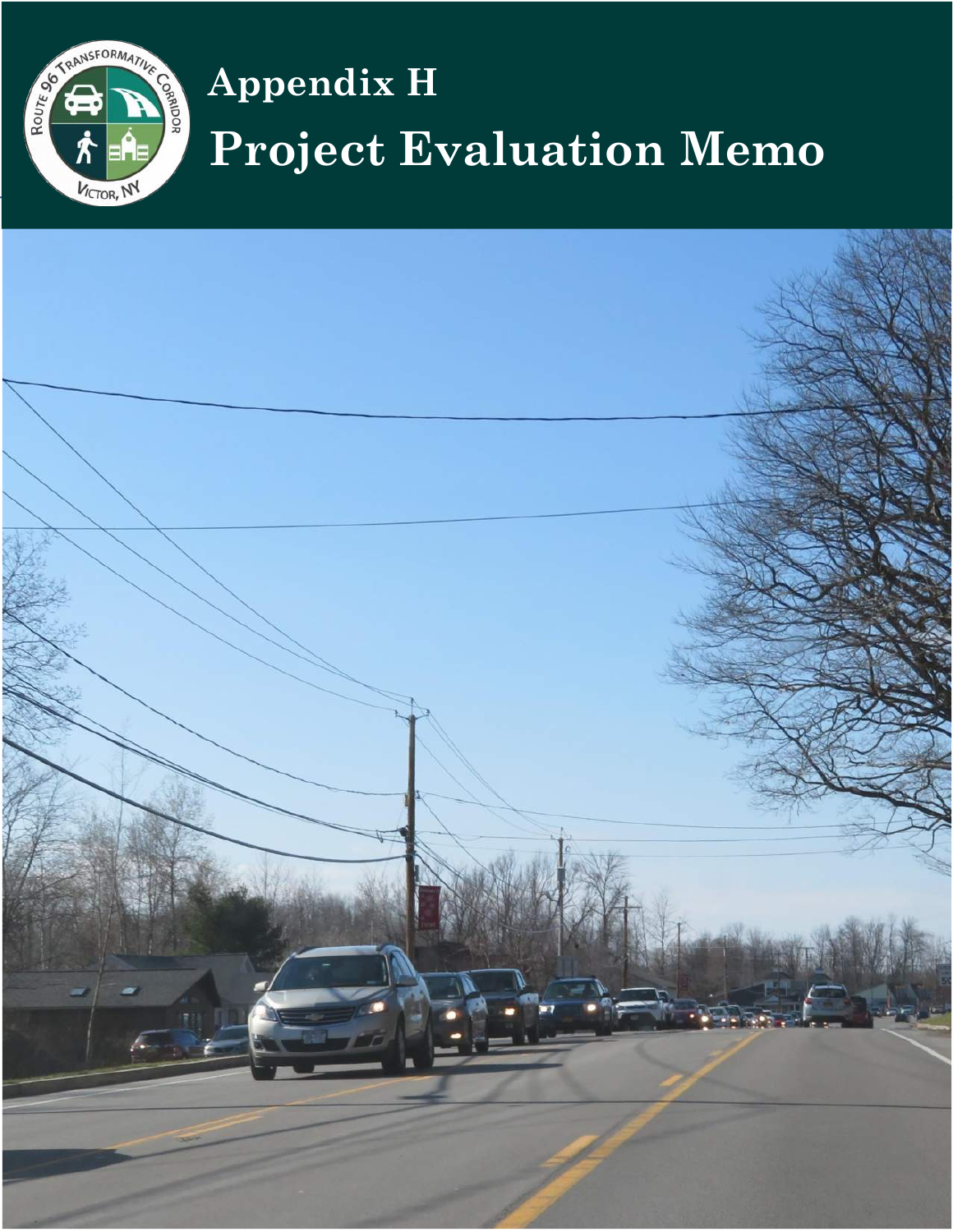engineers | planners | scientists

585 512 2000 FAX: 585 697 3449

| DATE   Friday, December 22, 2017                                                              |
|-----------------------------------------------------------------------------------------------|
| TO   File                                                                                     |
| FROM   Richard Perrin, AICP                                                                   |
| REGARDING   Route 96 Transformative Corridor Strategic Infrastructure Plan Project Evaluation |

#### Introduction

Funding for transportation improvements (infrastructure and services) is significantly less than demonstrated needs. To ensure that these limited funds are put to the highest and best use, communities have an obligation to evaluate the anticipated benefits of the transportation investments they propose. This memo describes the evaluation that was conducted on the proposed alternatives to identify those projects that would ultimately serve as the recommendations of the Route 96 Transformative Corridor Strategic Infrastructure Plan (the Plan). It contains the following sections:

- 1. Project Identification
- 2. Project Evaluation
- 3. Project Results

#### Project Identification

A significant amount of planning has been undertaken in Victor and, as would be expected, improving safety and easing traffic congestion have been goals of this planning as it has related to transportation. As part of the Plan, planning efforts since 1999 were thoroughly reviewed and cataloged. These included Town and Village, Ontario County, Genesee Transportation Council, and Finger Lakes Regional Economic Development Council plans, studies, regulations, standards covering land use, transportation, economic development, and natural and human-caused hazards. Appendix A of the Plan contains a summary of the recommendations from these previous plans and studies, which number approximately 20 in total.

The data and recommendations of previous planning initiatives were combined with input from the public via two public meetings and a survey as well as a bus tour of stakeholders to identify the universe of alternatives to be considered. An initial qualitative screening of these alternatives was conducted to determine how they met the stated highest priority of the public: to address excess delay along the Route 96 corridor. This screening included input from the Steering Committee for the Plan on likely benefits, and led to the identification of projects for detailed evaluation. Appendices E and F include the input received via the public meetings and the survey.

#### Project Evaluation

As the primary goal of the Plan is to decrease congestion (and thereby improve safety – rear end accidents accounted for half of all accidents along Route 96 per the Town's Comprehensive Plan of 2015), the bulk of the identified projects were evaluated and refined based on the outputs of traffic models developed exclusively for the Plan. The traffic models were built in a software application that is an industry standard, combining macroscopic analysis and microsimulation capabilities (Trafficware's Synchro and SimTraffic, respectively). Existing and new traffic counts, travel times from INRIX, and projections of future volumes and speeds from the GTC Travel Demand Model served were utilized to create the traffic models. Three models were developed for the Plan:

1. Current Year Model: Replicates current conditions with respect to traffic volumes and speeds using existing roadway configurations and locations and timing of traffic signals. It was calibrated to recent counts and travel time data to provide a base for the development of the other two models.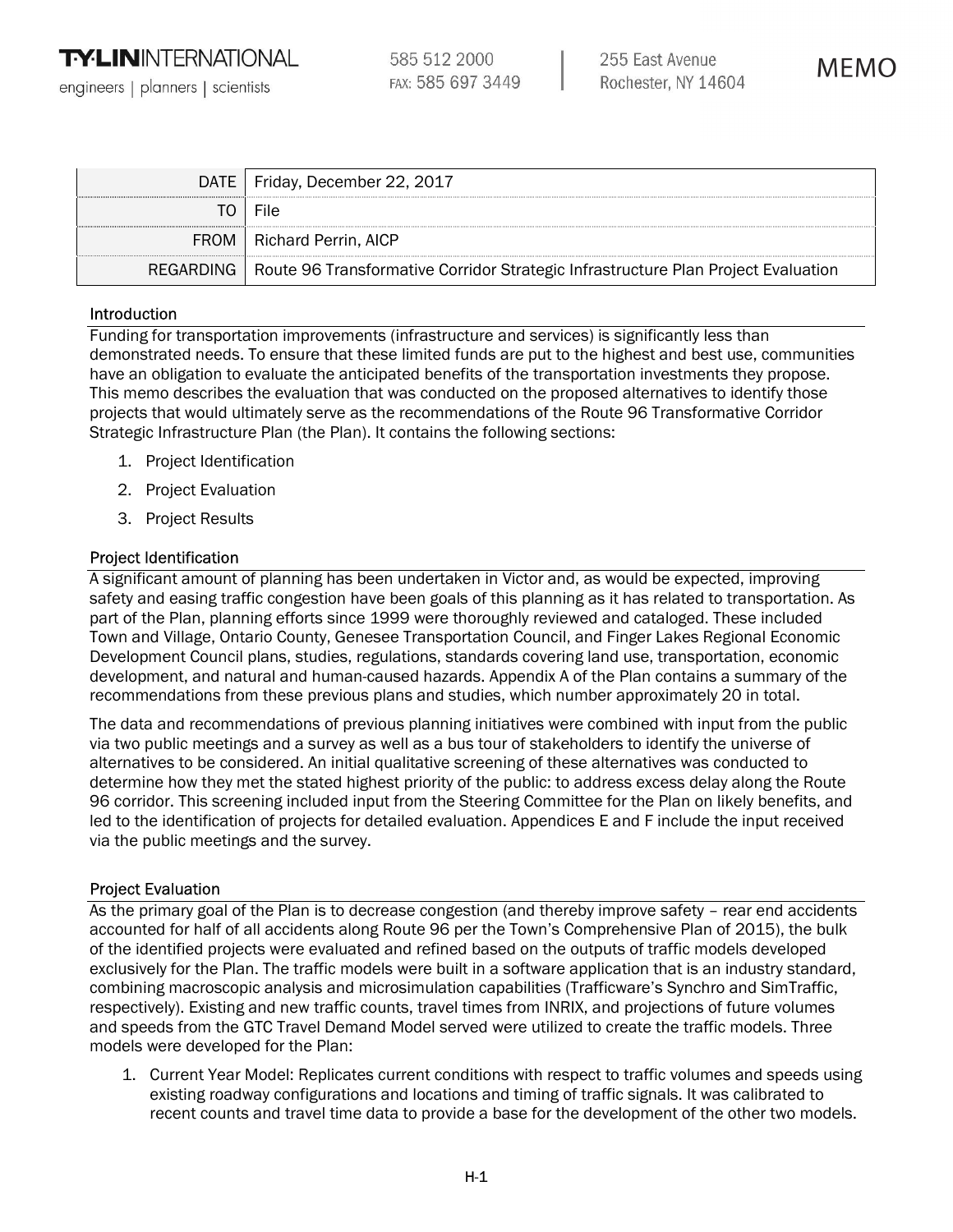## **TYLININTERNATIONAL**

engineers | planners | scientists

- 2. 2040 No-Build Model: Projects conditions in 2040 with respect to traffic volumes and speeds using existing roadway configurations, locations and timing of signals, and the addition of the programmed roundabout at Route 96 and Lynaugh Road. This roundabout is expected to be built in 2019 and represents the only planned improvement in the Plan area.
- 3. 2040 Build Model: Projects conditions in 2040 with respect to traffic volumes and speeds using the various future roadway configurations and locations and timing of signals based on the addition of the programmed roundabout at Route 96 and Lynaugh Road and the projects identified for evaluation.

While the primary means of evaluation of the identified projects were the traffic models, the following other elements were reviewed:

- **State Regulated Freshwater Wetlands;**
- **Significant Natural Communities;**
- Rare Plants and Animals
- **Federal Estuarine, Marine, and Freshwater Wetlands; and**
- **Threatened and Endangered Animals and Plants.**

Of these elements, wetlands south of Route 96 and along Victor Mendon Road (Route 251) near its intersection with Route 96 were identified. In addition, two Threatened Animals could be present in the Plan area. The Northern Long-Eared Bat (Myotis septentrionalis) and Bog Turtle (Clemmys muhlenbergii) are known to or are believed to occur in Ontario County.

#### Project Results

Ultimately, six high-priority projects were selected for advancement as the recommendations of the Plan:

- 1. New Local Street along Ontario Central Railroad
- 2. Route 96 3-Lane to 5-Lane Conversion
- 3. Route 251/Lane Road Connection
- 4. Omnitech Place/Willowbrook Road Connection
- 5. Plastermill Road/Collett Road/Delray Drive Connection
- 6. Lane Road/Victor Egypt Road/Lynaugh Road Roundabout

If these projects are implemented, the arterial Level of Service (LOS) along the Route 96 Corridor during the evening peak hour in 2040 will be LOS C for southbound traffic and LOS D for northbound traffic. No intersections are projected to have a LOS worse than E in 2040 (intersection LOS is provided in the table on the following page).

While a benefit cost analysis is outside the scope of the Plan, an initial calculation of the value of travel time savings were calculated (using a 7 percent net present value discount rate and U.S. Department of Transportation recommended hourly values of travel time savings in 2016 dollars per person-hour) based on the comparative results of the 2040 No-Build Model and the 2040 Build Model. The results of this analysis indicate that when vehicle operating cost savings, safety improvements, emissions reduction benefits, and property value increases resulting from the implementation of the projects are factored in, the implementation of the six high-priority projects will result in benefits that exceed costs.